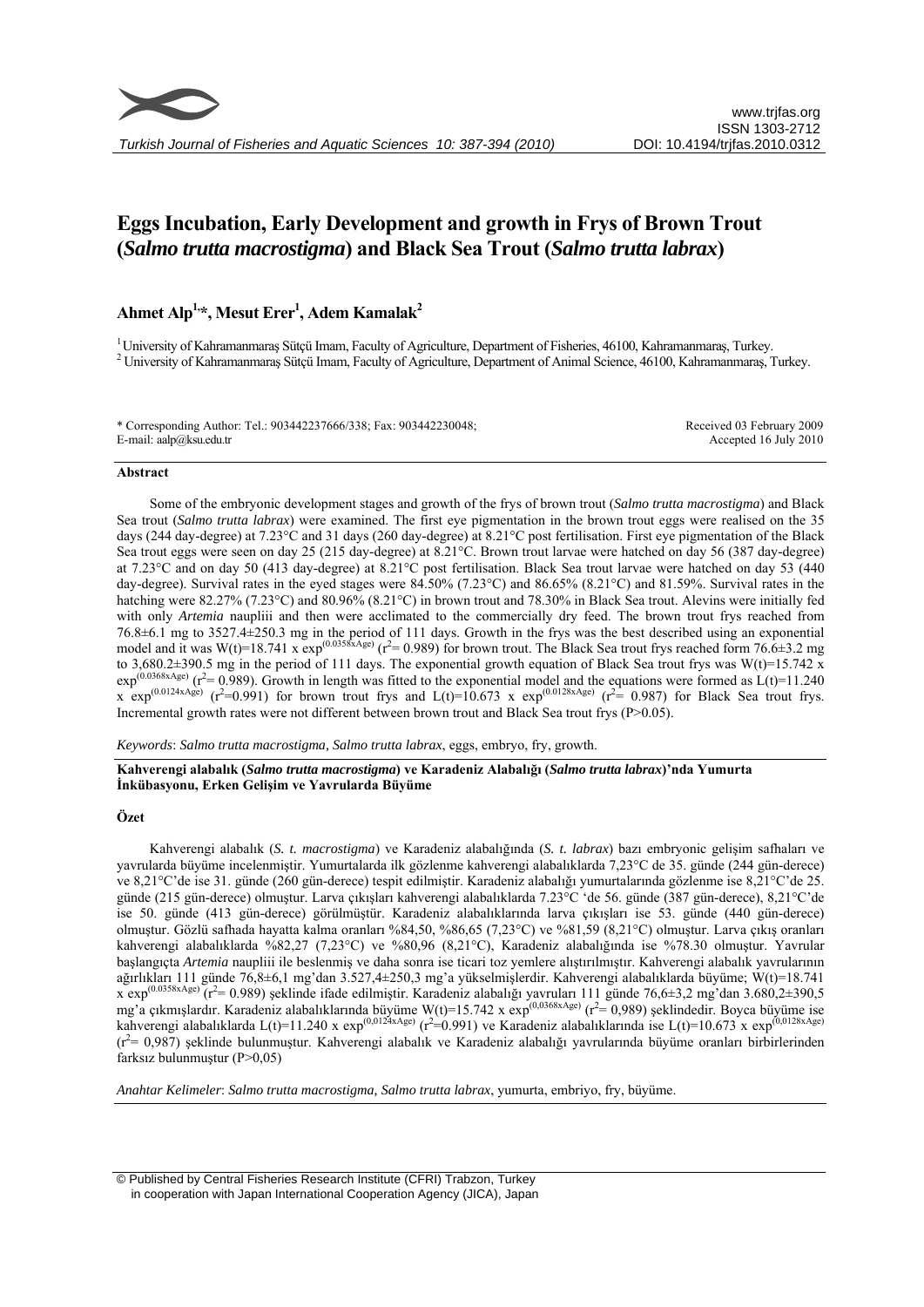# **Introduction**

Brown trout is one of the most important fish species for aquaculture, commercial fisheries and sport fishing. Therefore they have been introduced at least 24 countries outside Europe, including USA, Canada, Australia, as well as several countries in South America, Africa and Asia (Elliot, 1994). There is a considerable confusion regarding the taxonomy of the *Salmo* and 20 species name were reported in Europe (Kottelat, 1997). In the previous studies, *Salmo trutta macrostigma*, *Salmo trutta labrax*, *Salmo trutta abanticus* subspecies and *Salmo platycephalus* were reported in Turkish waters (Behnke, 1968; Balık, 1984; Geldiay and Balık, 1988; Çetinkaya, 1996; Tabak *et al*., 2001; Alp *et al*., 2003; Alp and Kara, 2004; Kuru, 2004). However, the last molecular studies claimed that trout in Turkey were divided into three phylogenetic assemblages, namely Danubian, Adriatic and Tigris lineages including one species of *Salmo trutta* (Bernatchez, 2001; Bardakçı *et al*., 2006). Since the present study was not related with that taxonomic confusion, research materials were admitted as *Salmo trutta macrostigma* and *Salmo trutta labrax* resting on the above researcher.

*S. t. labrax* is a migratory species and inhabits in the Black Sea and in the streams connected to the Black Sea (Tabak *et al*., 2001). Therefore, it is also called as Black Sea trout. However *S. t. macrostigma* forms local populations in the upper parts of the rivers in Turkish waters. In combination with illegal methods and heavy fishing pressure, reduced spawning success caused by pollution of streams, degradation of spawning habitats, river damming and interspecific competition with introduced rainbow trout has caused a decline in the stocks or extinction of native trout populations in Turkey (Alp *et al*., 2005).

In addition to conservation of the stocks, treatment of the habitats and regulation of the fishing, stocking is generally regarded as a main tool in conservation and enhancement of the fish populations (Welcomme, 2001). Aquaculture techniques can be used to aid conservationists. Conservation aquaculture has been used to enhance current stocks and reintroduce. Information about the embryological and early development of the fish would assist in this process. Further, this would be directly applicable to culture facilities of the related species, too.

Embryonic development and early life history of the different trout species were previously well described (Grande and Andersen, 1990; Killeen *et al*., 1999; Halacka, 1995; Başçınar and Okumuş, 2004). The early development and rearing conditions of *S. t. labrax* and *S. t. abanticus* were investigated (Çakmak *et al*., 2004; Uysal and Alpbaz, 2002a). However, information regarding the early development of *S. t. macrostigma* is limited.

The aim of the present study is to determine some of the embryonic development stages such as

eyed and hatching time, survival of the embryos etc. at the two different temperature, and to acclimatize to the commercial feed of the frys and to examine growth characteristics of brown trout and Black Sea trout frys.

# **Materials and Methods**

This current study was carried out in the two experiments. The first experiment was conducted in a private trout hatchery located at Nurhak town in Kahramanmaraş. The eggs of *S. t. macrostigma* were incubated at  $7.23\pm0.86^{\circ}$ C (5.0-8.8°C) and durations of the eying, hatching and survival of the embryos were described. Second experiment was conducted in an another trout hatchery located at Tekir in Kahramanmraş. In the second experiment, the eggs of *S. t. macrostigma* and *S. t. labrax* were incubated at 8.21 $\pm$ 0.74°C (7.0-9.7°C) and growth of the frys were examined in addition to duration of the embryological developments as in the first experiment.

Brown trout broods were caught from the wild stocks in the streams of Fırnız and Egemen in Kahramanmaraş and Black Sea trout broods were obtained from a private trout farm in Güneysu town of Rize. Broods were stocked into the concrete ponds in two private trout farms in Nurhak and Tekir, Kahramanmaraş.

In the first trial, 14 female brown trout broods were spawned and their mean weight was 540±212.6 g (154-945 g). The obtained eggs from each female were fertilised with milk from 2 males and incubated in the trout hatchery in Nurhak on 20 December 2003. Totally 10,842 eggs were incubated in 4 trays in a vertical trout incubator at the temperature of 7.23°C (5.0-8.8°C) and hatching was conducted on the trays in fiberglass incubation troughs (200 cm x 50 cm x 40 cm).

In the second trial, the eggs were collected from 6 female brown trout broods with a mean weight of 758±395.9 g (465-1,540 g) and 5 female Black Sea trout broods with a mean weight of  $641\pm98.6$  g (515-780 g). Eggs from each female were fertilised with milk from 2 males and incubated in the trout hatchery in Tekir, Kahramanmraş on 07 December 2004. A total of 7,930 eggs spawned form 6 brown trout were incubated in 3 trays in a vertical trout incubator and 5,045 eggs spawned from 5 Black Sea trouts were incubated in 2 trays at the temperature of 8.21°C (7.0- 9.7°C). However, hatching was conducted on the trays in fibreglass incubation troughs (200 cm x 50 cm x 40 cm). After hatching and the absorption of the yolk sacs, the trays were removed.

Water temperatures in the hatcheries were measured daily during 100 days and death or unfertilised eggs were removed by a piped and counted in the every day during the incubation period. The first eye pigmentation of the eggs were defined as when the eyes were clearly visible as black spots and the hatching time was defined as when 50% of the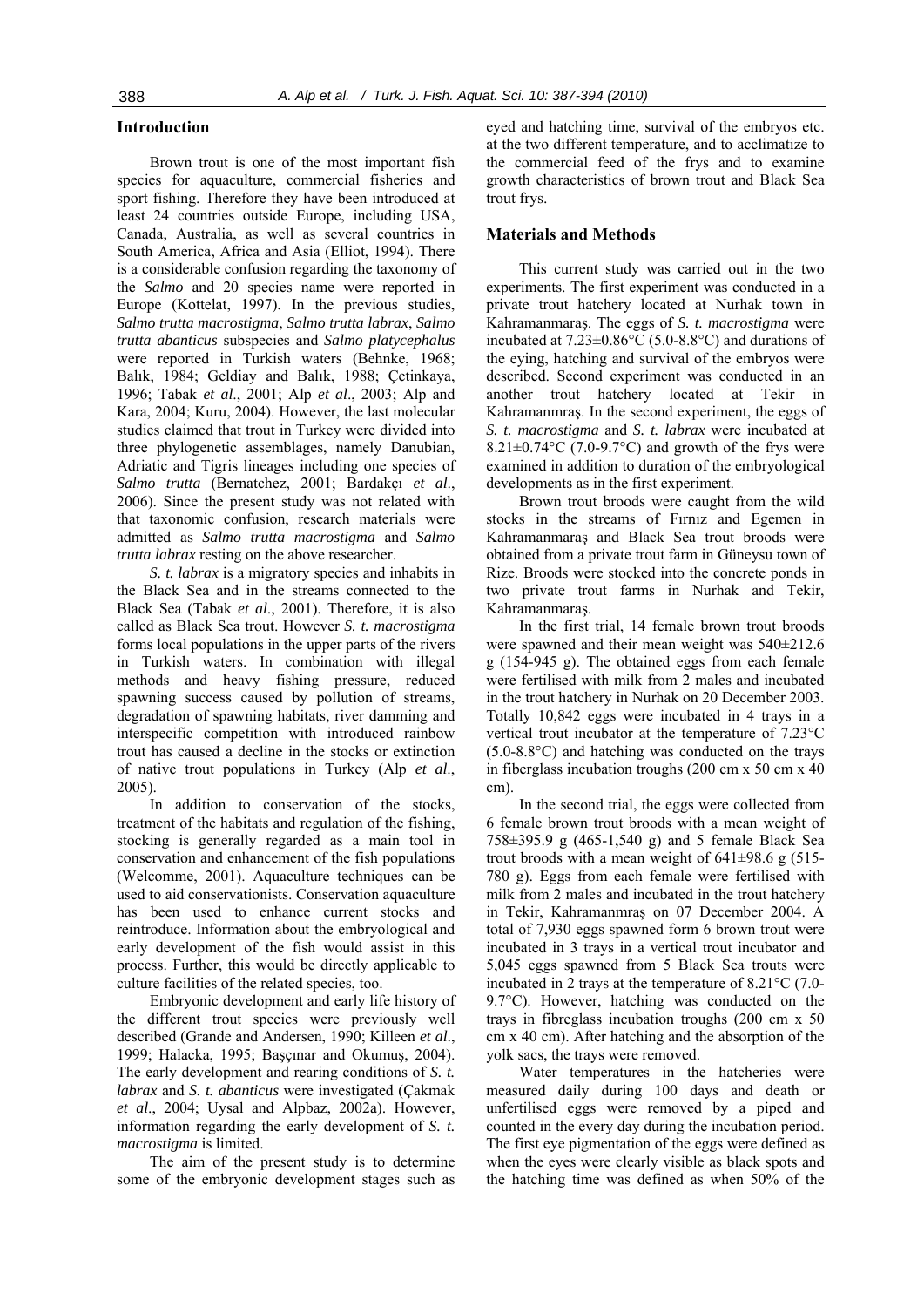embryos were swim-up larvae (Halacka, 1995).

In the second trial, 12 days old brown trout alevins and 15 days old Black Sea trout alevins (62 days for brown trout alevins and 65 days for Black sea trout alevins post fertilisation) were initially started to feed with only concentrated *Artemia* nauplii (168,000 *Artemia* nauplii/200 cc) three times a day (for 12 days) and then were fed with enriched feed with *Artemia* nauplii+commercially dry feed (for 24 days) and finally feeding with *Artemia* nauplii was weaned and they were fed only commercially dry feed. These feeding activities were continued in the fibreglass troughs in the hatchery.

Twenty-four days after the alevins were acclimated to the commercially dry feed (120 days post fertilization), brown trout frys (36 days old) and Black Sea trout frys (39 days old) were transferred into the 3 fibreglass tanks (115 cm x 115 cm x 50 cm). The weight and length of the frys stocked were taken from 150 individuals on the first (29 March), 35 (03 May), 42 (10 May), 49 (17 May), 56 (24 May), 63 (01 June), 70 (08 June) 97 (05 July) and 111 (19 July) days.

Growth in weight and in length of the frys were investigated by exponential equation as;

$$
y = a \times \exp(b * day)
$$

where "*a*" and "*b*" are the constant coefficients. The differences between observed and estimated weight or length were tested by t-test and correlation coefficient  $(r^2)$ . Exponential modelling efficiency (EF) was also defined as follows (Mayer and Butler, 1993);

$$
EF = 1 - \frac{\sum (yi - ye)^2}{\sum (yi - yi)^2}
$$

Where *yi* is the observed, *ye* the calculated value and  $\overline{vi}$  is the mean of the observed value. Modelling efficiency (EF) gives an indication of goodness of fit, with value of 1 describing a perfect fit and values approaching 0 indicating poor model performances.

# **Results**

### **Spawning and Egg Incubation**

In the first trial, total and relative fecundities of the brown trout broods were 775±438 eggs/fish and 1,350±550 eggs/kg, respectively. The mean egg weight of the brown trouts was  $73\pm6$  mg (64-84 mg). The mean weight of the broods in the first trial was significantly different  $(P<0.05)$  from the brown trouts in the second trial but the mean eggs size was not different  $(P>0.05)$ .

During the spawning period in the second experiment, a total of 7,930 eggs from 6 *S. t.*  *macrostigma*, and 5,045 eggs from 5 *S. t. labrax* were spawned. *S. t. macrostigma* broods have a total and relative fecundities of 1,322±233 eggs/brood and 1,990±440 eggs/kg , while *S. t. labrax* broods have  $1,009\pm90$  eggs/brood and  $1,600\pm170$  eggs/kg. Individual egg size varied from 69 to 75 mg/egg (mean 73±1 mg/egg) for *S. t. macrostigma* and from 60 to 74 mg/egg (mean 72±5 mg/egg) for *S. t. labrax*. Total fecundity was significantly different  $(P<0.05)$ between *S. t. macrostigma* and *S. t. labrax* broods while egg size was not different  $(P>0.05)$ .

Water temperature in the incubation period varied from 5.0 to  $8.8^{\circ}$ C (mean  $7.23\pm0.86$ ) in the first trial, while it varied from 7.0 to 9.7°C (mean  $8.21 \pm 0.74$ °C) in the second. Daily variations in the water temperature and duration of eyed-egg, hatching days and feeding days of the alevins were given in Figure 1A and Figure 1B.

One day after the eggs were incubated, in the first trial, 9,787 eggs (90.26%) from 10,842 were survived. The eggs were eyed at the 35 days (244 daydegree) post fertilisation and survival rate from fertilisation to eyed stage was 84.50%. Larvae were hatched at the 56 days (387 day-degree) and survival rate was 82.27% (Table 1).

In the second experiment, 7,543 brown trout eggs (95.12%) from the total incubated eggs were fertilised (Table 1). The eyed egg stage was determined at 31 days (260 day-degree) post fertilization and survival form fertilization to eyed stage was 86.65% (6871 eggs). Brown trout larvae were hatched at 50 days post fertilization (413 daydegree) and survival rate was 80.96% (6420 eggs).

Fertilization rate in the 5,045 eggs of Black Sea trout was defined as 90.17% (4,549 eggs) (Table 1). They were eyed at 25 days post fertilization (215 daydegree) and survival rate was 81.59% (4,161 eggs) in that period. Black Sea trout larvae were hatched at 53 days post fertilization (440 day-degree) and survival rate from fertilization to hatching was 78.30% (3950 eggs).

### **Growth in Frys**

The population of 4,227 brown trout frys, 36 days old, stocked into fibreglass tanks had an average weight of 76.8±6.1 mg. These fish exhibited an exponential increase in body weight over the experimental period of 111 days (147 days old) and reached to 3,527.4±250.3 mg (Figure 2A). The exponentially growth is represented by the equation of  $W(t)=18.741 \times \exp^{(0.0358xAge)}$ . Correlation coefficients and modelling efficiency (EF) showed that there were strong relationship between predicted and calculated weights of the frys  $(r^2 = 0.991, P > 0.05$  and EF= 0.999). During the first 35 days, fish grew at a rate of 2.91 mg/day to a final weight of  $175.0\pm10.8$  mg at the age of 70 days. They grew at an approximately constant rate with an average incremental growth rate of 16 mg/day between the 71-77 and 85-91 days old.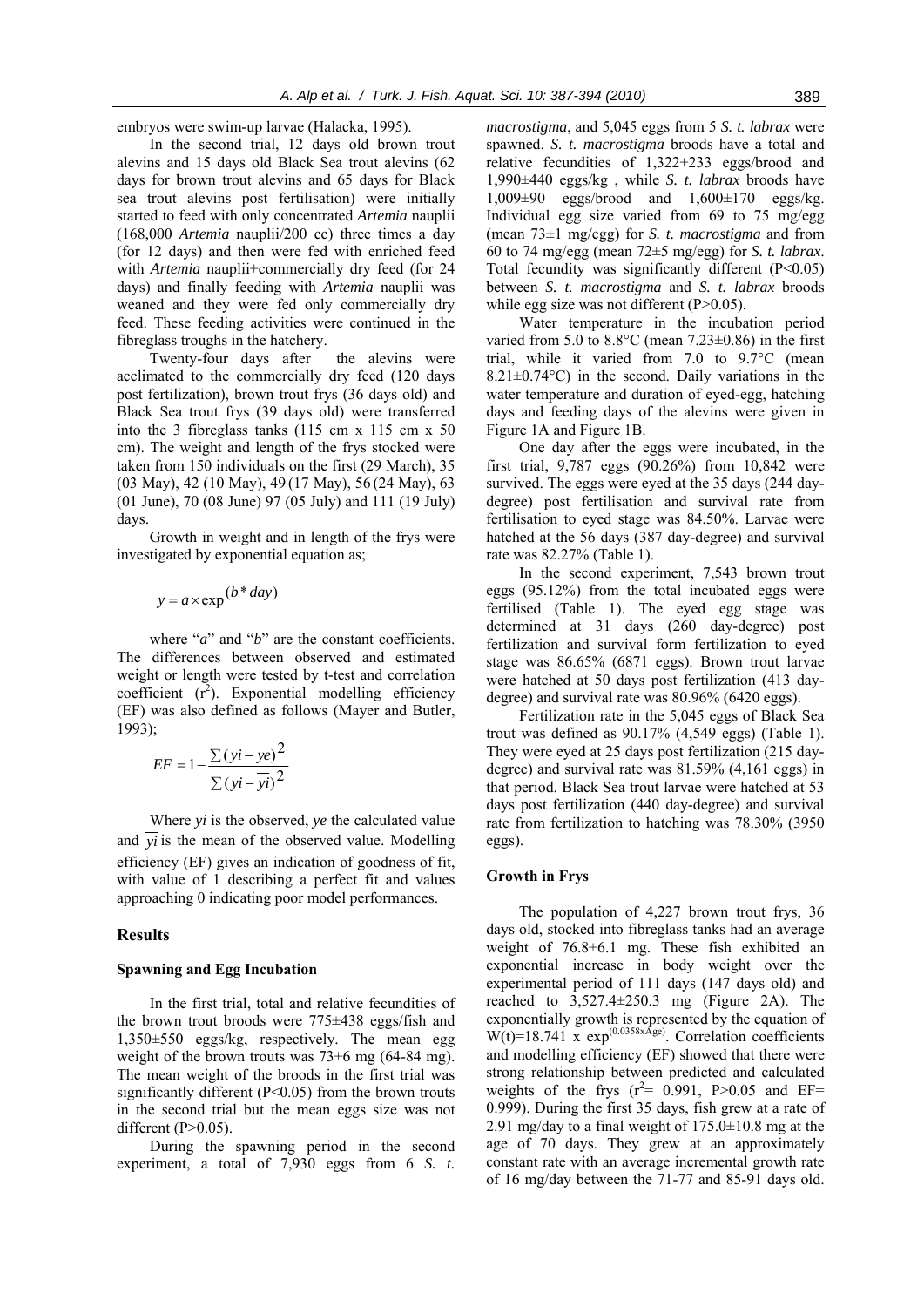

**Figure 1.**The daily variations in the water temperature and some important stages of the incubation periods and fry feeding in the A) first experiment and B) second experiment.

a) eyed of *S. t. macrostigma* eggs and b) hatching of *S. t. macrostigma* c) eyed of *S. t. labrax* eggs, d) eyed of *S. t. macrostigma* eggs, e) hatching of *S. t. macrostigma*, f) hatching of *S. t. labrax*, g) starting of feeding by *Artemia* naupliii, h) starting of feeding by dry feed and i) acclimation to the dry feed and weaning of feeding by *Artemia* naupliii in the second experiment.

**Table 1.** Development and survival in the incubated eggs of *S. t. macrostigma* (S.m.) in 8.21°C and 7.23°C and *S. t. labrax*  (S.l.) in 8.21°C. (A: 8.21°C and B: 7.23°C).

|                | Egg number |        |       | Dav       |     |     | Day-degree |      |      | Survival rate $(\% )$ |       |       |
|----------------|------------|--------|-------|-----------|-----|-----|------------|------|------|-----------------------|-------|-------|
|                | S.m.       | S.m.   | S.I.  | S.m.      | S.m | S.1 | S.m.       | S.m. | S.1. | S.m.                  | S.m.  | S.1.  |
|                | (A)        | B)     | (A)   | $\Lambda$ | (B) | (A) | (A)        | (B)  | (A`  | A)                    | (B)   | (A`   |
| Incubated egg  | 7,930      | 10.842 | 5.045 |           |     |     | 8.5        | 6.8  | 8.5  | 100                   | 100   | 100   |
| Fertilised egg | 7.543      | 9.787  | 4.549 |           |     |     | 17         | 13.8 |      | 95.12                 | 90.26 | 90.17 |
| Eyed-egg       | 6.871      | 9.162  | 4,116 | 31        | 35  | 25  | 261        | 244  | 215  | 86.65                 | 84.50 | 81.59 |
| Hatching larva | 6,420      | 8.920  | 3,950 | 50        | 56  | 53  | 413        | 387  | 440  | 80.96                 | 82.27 | 78.30 |

Incremental growth rate decreased from 23.28 mg/day in 92-98 to 12.43 mg/day in 99-105 days old (Figure 3A). These probably resulted from interrupting of the diet because of turbidity of the water in that season. The incremental growth rate increased progressively during subsequent phases of growth to maximum values of 49.11 and 102.42 mg/day recorded between the 106-132 and 133-146 days old, respectively with fish attaining a final weight of 3,527.4±250.3 mg.

Incremental growth rates showed no differences between brown trout and Black Sea trout frys  $(P>0.05)$ .

The population of Black Sea trout frys, 39 days

old, showed a similar early growth pattern with brown trouts. Body weight increased exponentially from an initial weight of 76.6±3.2 mg to a final weight of 3,680.2±390.5 mg at the age of 149 days (Figure 2B). The frys of the Black Sea trout grew exponentially and their growth is represented as  $W(t)=15.742$  x  $\exp^{(0.0368x\text{Age})}$ . The differences between observed and predicted in weight was not significant and the efficiency of the exponential growth model was very high  $(r^2=0.989, P>0.05$  an EF=0.997). The incremental growth rates showed similar changes with brown trouts. It was decreased from 37.57 mg/day in 95-101 days old to 23.86 mg/day in 102-109 days old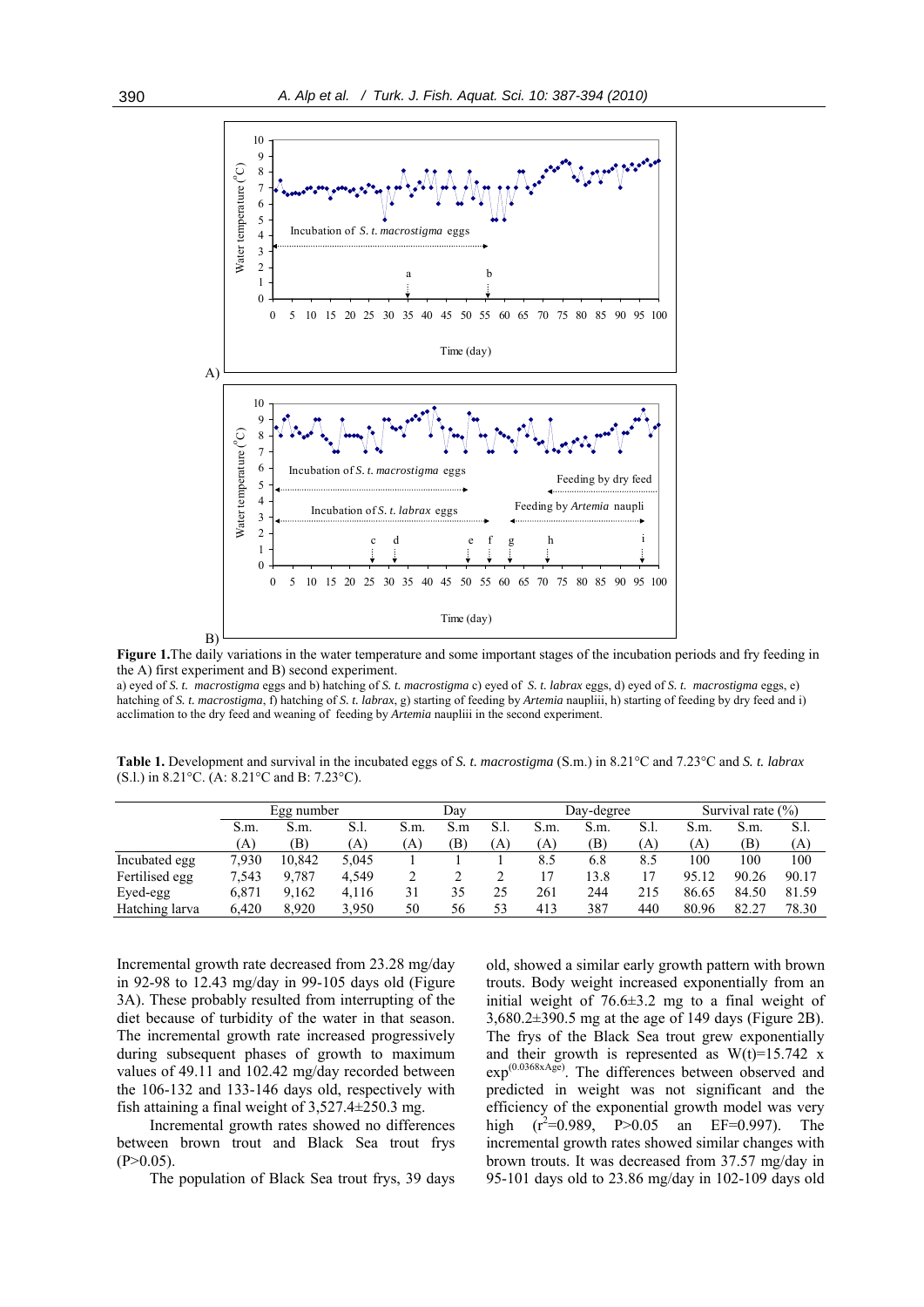

**Figure 2.** Weight velocity curves of A) brown trout (*S. t. macrostigma*) and B) Black Sea trout (*S. t. labrax*). (The vertical lines shoved minimum and maximum body weight).

because of turbidity and interrupting of the diet. The incremental growth rates increased from 51.86 mg/day in 110-135 days old to 97.14 mg/day in 136- 149 days old (Figure 3B).

The total length of brown trout frys showed an exponential increase from an initial length of  $25.2\pm0.50$  mm to  $68.1\pm2.78$  mm on day 111 (Figure 4A). Exponential growth equation was formed as  $L(t)=11.240$  x  $\exp^{(0.0124 \times \text{Age})}$  and predicted length values were not different from the observed lengths  $(r^2 = 0.991, P > 0.05$  and EF= 0.995). The incremental growth rate varied from 0.277 mm/day (at the 99-105 days old) to 0.764 mm/day (at the 133-146 days old).

The growth in length of Black Sea trouts showed a similar growth pattern with brown trouts. Their average initial length was 25.2±0.65 mm and increased to 69.4±2.42 mm on day 111. Growth equation of the Black sea trout was formed as;  $L(t)=10.673$  x  $\exp^{(0.0128xAge)}$ . The efficiency of the equation was very high  $(r^2 = 0.987, P > 0.839)$  and EF=0.990). The incremental growth rates varied from 0.343 mm/day (at the 102-109 days old) to 0.729 mm/day (at the 136-149 days old).

#### **Discussion**

Embryonic and larval development stages such as first eye pigmentation, hatching and swim-up larvae as day-degree reveal differences in *Salmonids* (Başçınar and Okumuş, 2004). In the present study, the eggs of the brown trout incubated at 7.23±0.86°C were eyed 4 days later than the egges incubated at 8.21 $\pm$ 0.74 $\degree$ C. Similarly, brown trout larvae in the first trial were hatched 6 days later than that of the second. The eggs of *S. t. labrax* were also eyed 6 days earlier than the eggs of *S. t. macrostigma* and hatching of the *S. t. labrax* larvae were 3 days later than that of *S. t. macrostigma* at the same temperature. Başçınar and Okumuş (2004) indicated that in addition to genetic condition, incubation temperature and its variation

during these periods were the main factors controlling the duration of the early development stages of fish embryos and larvae. The day-degree value in the embryonic development is lower in cold water than in warmer water (Grande and Andersen, 1990; Başçınar and Okumuş, 2004). The eggs of brown trout were eyed at 244 day degree (35 days) and hatched at 387 day-degree (56 days) at the temperature of 7.23°C, in contrast, they were eyed at 261 day-degree (31 days) and hatched at 413 day-degree (50 days) at the temperature of 8.21°C. The duration of the first eye pigmentation of various trouts were reported as 30-33 days (Killeen *et al*., 1999), 220 day-degree (Gjerdem and Gunnes, 1978), 195 day-degree (Grande and Andersen, 1990) for *Salmo trutta* and 245 day-degree (29 days) (Başçınar and Okumuş, 2004) for *Salvelinus fontinalis*. The duration of the hatching were 490 daydegree (Gjerdem and Gunnes, 1978), 250 day-degree (176 days) (Grande and Andersen, 1990) for *S. trutta*, 415 day-degree (52 days) for *Salvelinus fontinalis* (Başçınar and Okumuş, 2004) and 477.2-488.8 daydegree (33-40 days) (Çakmak *et al*., 2004) for *S. t. labrax*. Survival rates in the present study varied from 78.3% to 82.3%. On the other hand, survival rates form fertilising to hatching were reported as 56.5% for *S. fontinalis* (Başçınar and Okumuş, 2004) and 69.7% for *S. t. labrax* (Çakmak *et al*., 2004).

In the present study, various growth models were tried and the exponential growth model was seen to be the most appropriate model for the growth of trout frys. It was suggested that von Bertelannffy growth model or some modified form adjusted to seasonal change is preferable for older fish. Gompertz or parabolic growth models seem to be more appropriate for the description of young fish growth. The use of the exponential growth model for long periods of time is not recommended. However, in the aquaculture studies required for short periods of time, exponential growth model is relatively common (Gamito, 1998). In the present study, the frys of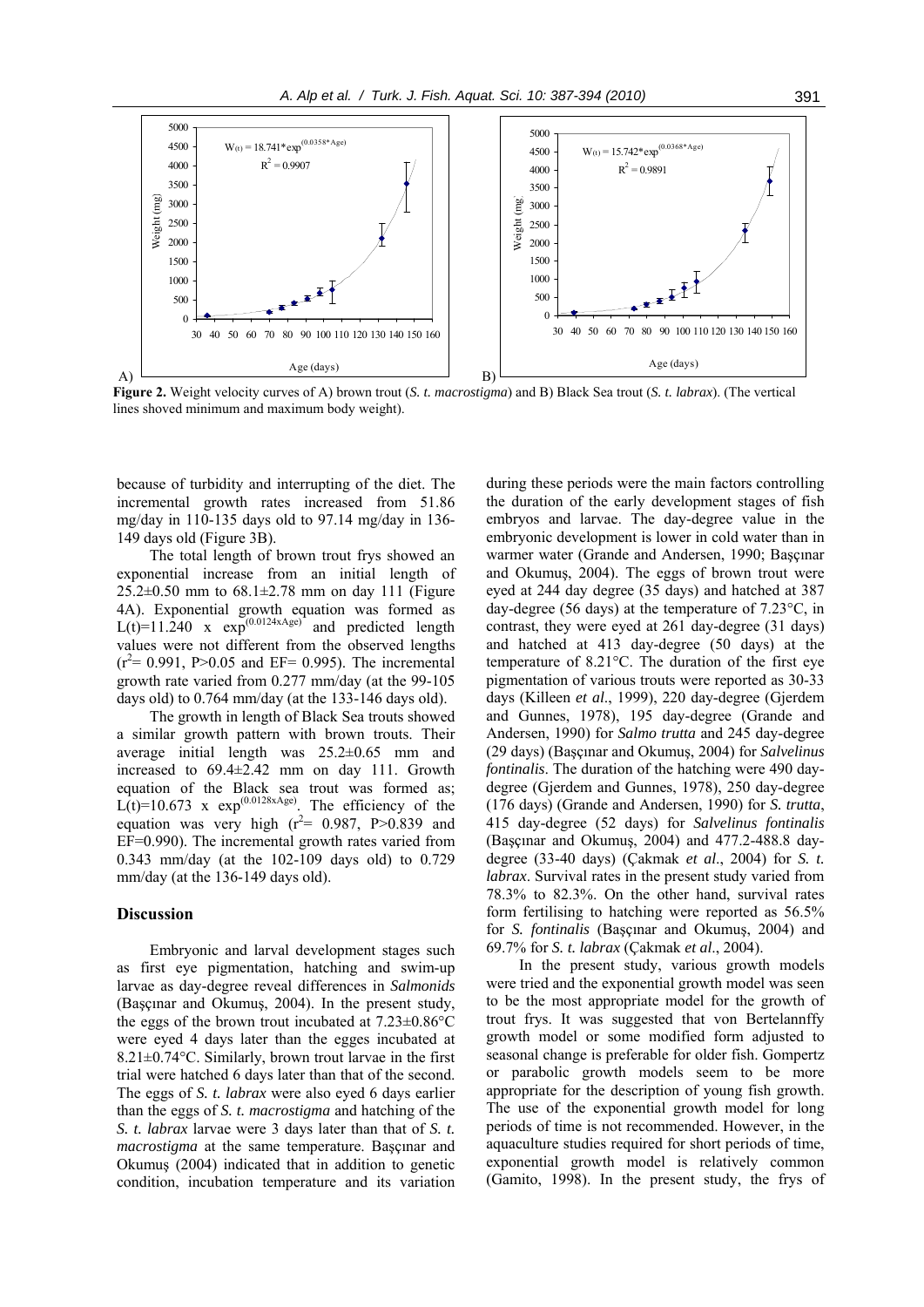

**Figure 3.** Incremental growth in body weight of A*)S. t. macrostigma* and B) *S. t. labrax*. (Numbers above each column are the final weight  $(\pm SD)$  at the end of the interval of ages).



**Figure 4.** Length velocity curves of A) brown trout (*S. t. macrostigma*) and B) Black Sea trout (*S. t. labrax*). (The vertical lines shoved minimum and maximum length).

brown tout and Black Sea trout reached from 76.8 mg to 3,527 mg and from 76.6 mg to 3680.2 mg, respectively during the period of 111 days in 8.21°C. Black Sea trout frys were reported to be 68.43-107.68 mg to 230-310 mg during the period of 50 days (Çakmak *et al*., 2004). Abant trout (*S. t. abanticus*) frys reached from 80-88 mg to 4,530-5,250 mg in the period of 350 days, in contrast rainbow trout frys reached from 50-90 mg to 173.42-133.96 g at the same period (Uysal and Alpbaz, 2002b). Güner and Tekinay (2002) showed that rainbow trout frys

reached from 70 mg (prelarva) to 2300 mg at the period of 120 days at the 10°C. In our study, brown trout frys reached to 2,093.2 mg at the age of 132 days, and Black Sea trout frys reached to 2,320.6 mg at the age of 135 days. Rainbow trout frys also reached to 4-5 g in the 120-130 days post fertilisation, and reached to 20 g in the period of 140 days post fertilisation at the temperature of 10°C and 14°C, respectively (Shepherd and Bromage, 1988). *Salvelinus fontinalis* frys reached from 62.4-93.1 mg to 937.0-1,690.0 mg at the period of 63 days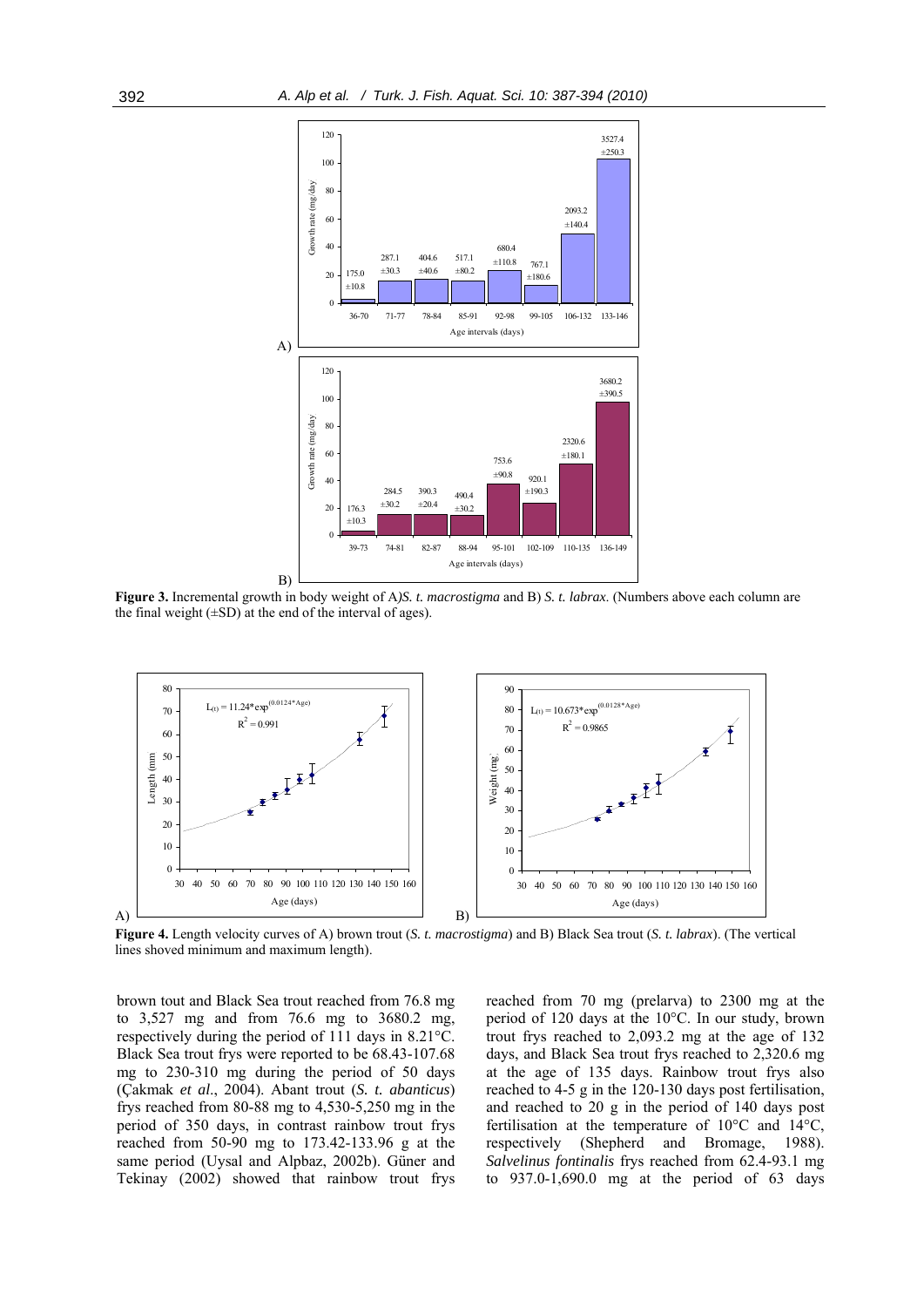(Başçınar and Okumuş, 2004). In the present study, brown trout and Black Sea trout frys reached to 600- 800 mg and 500-900 mg, respectively, at the same period (63 days). The variations in these studies may be probably resulted from differences in water temperature and feeding of the frys. It is well known that water temperature is the most important environmental factor affecting larval and fry development.

In summary, the results obtained in the current experiments suggest that *S. t. macrostigma* and *S. t. labrax* are promising for aquaculture as an alternative to rainbow trout when compared with the results of Güner and Tekinay (2002) who studied with rainbow trout. However, to be more conclusive, further studies are required for large implication of *S. t. macrostigma* and *S. t. labrax* especially at fingerlings and larger size fish. This study also suggests that it is possible *S. t. macrostigma* and *S. t. labrax* fry can be fed, successfully until fingerling stage in aquaculture media, then stocking or reintroducing to the natural waters, which may result in improvement in survival rate of the *S. t. macrostigma* and *S. t. labrax*.

## **Acknowledgements**

This study was supported by Research Fund of Kahramanmaraş Sütçü İmam University. We wish to thank the staff of the private hatcheries, Tekir and Pınarbaşı Alabalık Company, for their assistance. We would also like to thank Dr. Atilla Özdemir providing with Artemia cyst.

### **References**

- Alp, A. and Kara, C. 2004. Ceyhan, Seyhan ve Fırat havzalarındaki doğal alabalıklarda (*Salmo trutta macrostigma* Dumeril, 1858 ve *Salmo platycephalus* Behnke, 1968) boy, ağırlık ve kondisyon faktörleri. E.U. Journal of Fisheries and Aquatic Sciences, 21(1- 2): 9-15.
- Alp, A., Kara, C. and Büyükçapar, H.M. 2003. Reproductive biology of brown trout, *Salmo trutta macrostigma* Dumeril 1858, in a tributary of the Ceyhan River which flows into the eastern Mediterranean Sea. J. Appl. Ichthyol., 19: 346-351.
- Alp, A., Kara, C. and Büyükçapar, H.M. 2005. Age, growth and diet compositon of the resident brown trout, *Salmo trutta macrostigma* Dumeril 1858, in Fırnız Stream of the River Ceyhan, Turkey. Turk. J. Vet. Anim. Sci., 29: 285-295.
- Balık, S. 1984. Recherces sur les populations de Truites de La Region Thracienne. Ege University Faculty of Sciences Journal Series B., VII–1: 129-138.
- Bardakçı, F., Değerli, N., Özdemir, O. and Başıbüyük, H.H. 2006. Phylogeography of the Turkish Brown trout *Salmo trutta* L.: mitochondrial DNA PCR-RFLP variation. Journal of Fish Biology, 68 (Suppl. A): 36- 55.
- Başçınar, N. and Okumuş, İ. 2004. The early development of brook trout *Salvelinus fontinalis* (Mitchill): Survival and growth rates of alevins. Turk. J. Vet.

Anim. Sci., 28: 297-301.

- Behnke, R.J. 1968. A new subgenus and species of trout, *Salmo (Platysalmo) platycephalus*, from southcentral Turkey, with comments on the classifikation of the subfamily Salmoninae. Süsswasserfische der Türkei, Teil 6. Mitt. Hamburg. Zool. Mus. Inst., 66: 1-15.
- Bernatchez, L. 2001. The evolutionary history of Brown trout (*Salmo trutta* L.) inferred from phylogeographic, nested clade, and mismatch analysis of mitochondrial DNA variation. Evolution, 55(2): 351-379.
- Çakmak, E., Kurtoğlu, İ.Z., Çavdar, Y., Firidin, Ş., Aksungur, N., Başçınar, N., Esenbuğa, H. and Zengin, B. 2004. Karadeniz alabalığı (*Salmo trutta labrax* Palas, 1811)'nın yetiştiriciliği ve balıklandırma amacıyla kullanımı. Proje sonuç Raporu, Su ürünleri Merkez Araştırma Enstitüsü Müdürlüğü, Trabzon, 140 pp.
- Çetinkaya, O. 1996. Çatak Çayı (Dicle Nehri) dağ alabalıklarının (*Salmo trutta macrostigma* Dumeril, 1858) bazı biyolojik özelliklerinin incelenmesi. İstanbul Üniversitesi Su Ürünleri Dergisi, 9(13): 111- 122.
- Elliot, J.M. 1994. Quantitative ecology and the brown trout. Oxford Series in Ecology and Evolution, Oxford University Press, Oxford, Great Britain, 286 pp.
- Gamito, S. 1998. Growth models and their use in ecological modelling: an application to a fish population. Ecological Modelling, 113:83-94.
- Geldiay, R. and Balık, S. 1988. Türkiye tatlı su balıkları. Ege Üniversitesi Fen Fakültesi Kitaplar Serisi No:97. Ege Üniversitesi Basımevi, İzmir, 519 s.
- Gjerdem, T. and Gunnes, K. 1978. Comparison of Growth Rate in Atlantic Salmon, Pink Salmon, Arctic Char, Sea Trout and Rainbow Trout Under Norwegian Farming Conditions. Aquaculture, 13: 135-141.
- Grande, M. and Andersen, S. 1990. Effect of temperature regimes from a deep and a surface water release on early development of Salmonids. Regul. River. Re. Manag., 5:355-360.
- Güner, Y. and Tekinay, A. 2002. Ege Bölgesi'nde ticari bir işletmedeki gökkuşağı alabalığı (*Oncorhynchus mykiss* Walbaum, 1792) anaçlarının yumurta verimi ve yavrularının büyüme özelliklerinin araştırılması. E.U. J. of Fisheries and Aquatic Sci., 19: 359-369.
- Halacka, K. 1995. Embryonic development of brown trout (*Salmo trutta* m. *fario*). *Folia Zoologica,* 44, 175–184.
- Killeen, J., McLay, H.A. and Johnston, I.A. 1999. Development in *Salmo trutta* at different temperatures, with a quantitative scoring method for intraspecific comparisons. Journal of Fish Biology, 55:382-404.
- Kottelat, M. 1997. European freshwater fishes. An heuristic checklist of the freshwater fishes of Europe (exclusive of former USSR), with an introduction for nonsystematists and comments on nomenclature and conservation. Biologia, Section Zoology, 52 (Suppl. 5): 1-271.
- Kuru, M. 2004. Türkiye iç su balıklarının son sistematik durumu. G.Ü. Gazi eğitim Fakültesi Dergisi, 24 (3): 1-21.
- Mayer, D.G. and Butler, D.G. 1993. Statistical validation. Ecological Modelling, 68: 21-32.
- Shepherd, J. and Bromage, N. 1988. Intensive fish farming, first publishing. Billing and Sons ltd., Worcester, 404 pp.
- Tabak, İ., Aksungur, M., Zengin, M., Yılmaz, C., Aksungur,